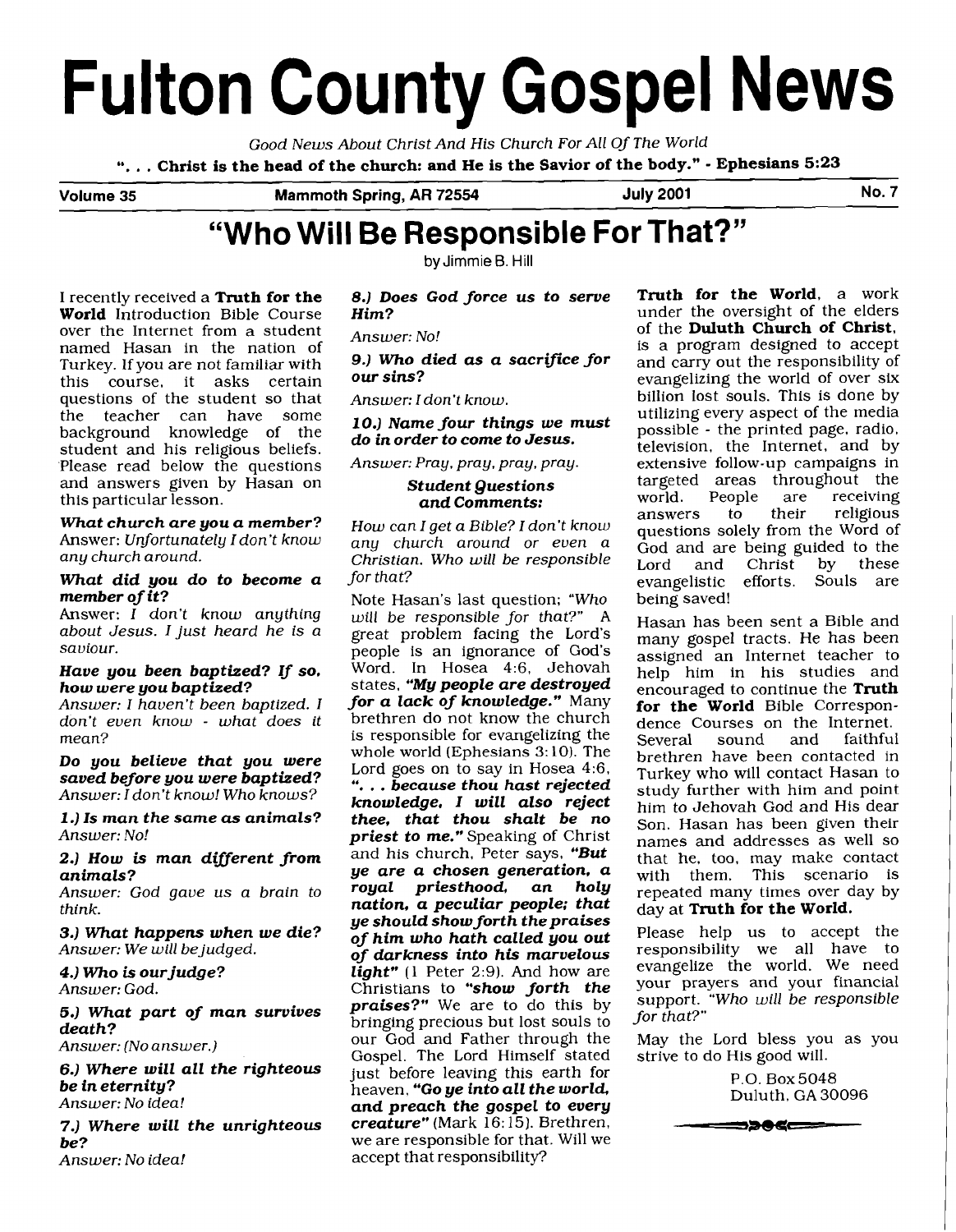-- -- ~

#### **FULTON COUNTY GOSPEL NEWS** USPS Publication **#211780**

... is a Periodical publication issued monthly by the Church of Christ at Third and Bethel (P.O. Box 251), Marninoth Spring. AR 72554-025 1. **POSTMASTER: Please mail all changes of address to the above address.** 

**FCGN** is mailed free of charge to any who care to receive it. We will be happy to add any names to the regular mailing list. If you send in a name we<br>must have a complete address. have a complete address, including number and street name. or R.R. or HCR number, plus box number. or a P.O. Box number and the **NINE DIGIT ZIP CODE.** This paper is supported by voluntary contributions for which we are grateful. Financial information will be furnished upon request. **Mail all address corrections or manuscripts to:** 

#### **FULTON COUNTY GOSPEL NEWS P.O.** Box 251

Mammoth Spring, **AR** 72554

| TED J. CLARKE  EDITOR                                                                       |  |  |
|---------------------------------------------------------------------------------------------|--|--|
|                                                                                             |  |  |
| Website                                                                                     |  |  |
| www.fultoncountygospelnews.org<br>Joseph Chase - Webmaster<br>E-mail: chasejoseph@yahoo.com |  |  |

# **What Is "Sound Doctrine?"**

# **by** Chuck Pearson

In the church today (particularly among faithful brethren) we hear the phrase "sound doctrine" mentioned a lot. Faithful preachers strive to preach "sound doctrine." Faithful elders strive to promote "sound doctrine" in the local congregation. And faithful members certainly enjoy listening to and being edified by "sound doctrine" from the pulpit. When we go to gospel meetings and lectureships put on by faithful congregations, we often hear about the importance of "sound doctrine." In tracts and papers published by our faithful brethren, we read much about "sound doctrine" (or the lack of it!) in the church. Despite what many false brethren might say, "sound doctrine" *is* a Biblical phrase: **"For whoremongers, for them that de**file themselves with mankind, **for menstealers, for liars, for perjured persons, and if there be any other thing that is contrary to sound doctrine" (1 Timothy 1:lO).** But what exactly is "sound doctrine?"

The word *doctrine* simply means "teaching." When the Bible speaks of **"the doctrine of Christ" (2 John 91,** it means the *teaching* of Christ (i.e. the things which Christ taught). The word *sound* means "fit, healthy, stable." A person who is "of sound mind and body" is someone who has good mental and physical health. The Bible uses it like this: **"For God hath not given us the spirit of fear; but of power, and of love, and of a sound mind" (2 Timothy 1:7].** So when we say doctrine." "healthy teaching."

Doctrine is sound when it comes from Christ. The words of our Lord are "healthy teaching" because they are given with authority **(Matthew 7:28-29, 28:18).** The doctrine of Christ comes not from men, but from God. Jesus said **"My doctrine is not mine, but his that sent me. If any man will do his will, he shall know of the doctrine, whether it be of God, or whether I speak of myself' [John 7: 16-17].** Sound doctrine is found in God's word. The word of God is certainly "healthy teaching" for many reasons. God's word sanctifies us, and is truth **(John 17: 17).**  God's word brings us to have faith **(Romans 10: 17).** God's word is inspired of God, and makes us complete, thoroughly furnishing us unto all good works **(2 Timothy 3:16-17).** And God's word is sufficient unto all things which pertain to life and godliness **(2 Peter 1:3).**  To rightly divide (handle correctly) the word of truth **(2 Timothy 2: 15)**  and to obey it is to receive and practice *sound doctrine.* This is that which leads us to salvation, and helps us to remain faithful so that we might one day have eternal life. Healthy teaching indeed!

Sound doctrine consists of a lot of principles. In fact, for one to *thoroughly* examine the elements of sound doctrine, one would have to survey the entire Bible! Most faithful brethren accept these principles as being sound, obey them, and teach them. These include understanding the true identity of the Lord's church (and that denominations are outside of the body of Christ), the plan of salvation (hear, believe, repent, confess, and be baptized), the work and organization of the church, the authorized acts of New Testament worship (singing. praying, preaching, observing the Lord's supper, and contributing), the work of the Holy Spirit today (only leads and directs us through God's word, miraculous gifts have ceased, etc.), and so on.

If you go to sound lectureships and read sound brotherhood papers, chances are you will hear/read about these principles (and about those who teach contrary to them!). You will probably also hear about the dangers of Calvinism, Premillennialism, Pentecostalism, Emotionalism, and a whole lot of other "isms" which violate the Bible's teaching. You will hear about the importance of standing for the truth, fightingagainst error, and not having fellowship with those who teach and practice false doctrine. Brethren, all of this is **GOOD!** Christians need to understand the importance of and be edified with sound doctrine. One of the reasons why the church is facing the problems that it is today is because so many brethren have failed to teach and to ground others in these important principles of sound doctrine!

But is this all there is to "sound doctrine?" I have a hunch that many brethren believe so. While it is truly important to "stand for the truth" in these controversial areas, to remind our faithful brethren of these principles, and urge our erring brethren to repent, there is a lot more to "sound doctrine" than all this! I believe that sometimes we push these "meatier" aspects of the truth, thereby neglecting the "milk" portions of Bible doctrine. To **"earnestly contend for the faith" [Jude 3)** and preach the truth means a lot more than just confronting liberalism in church!

What about things like treating your brethren fairly and justly? How about forgiveness? What happened to teaching about purity and keeping ourselves from being worldly? Are not these things the "doctrine of Christ" as well? I know brethren who can quote book, chapter, verse all day concerning the dangers of liberalism and false doctrine. But I look at their lives,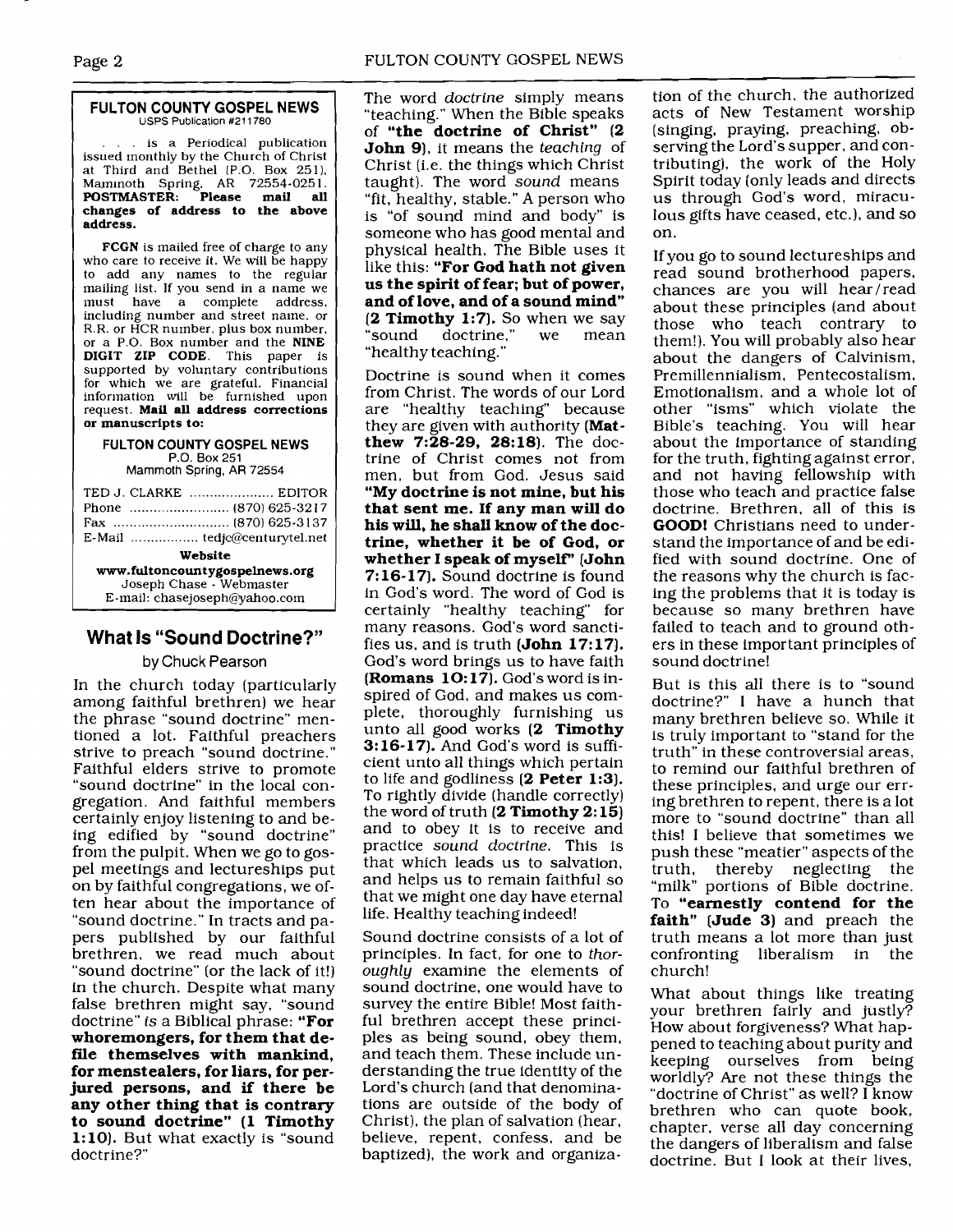and I see them backbiting, slandering their fellow men, gossiping, lying, and living in all sorts of sin. Is this abiding in "sound doctrine?" I've seen brethren who spend all their time marking and exposing false teachers that they no longer have time to encourage and uplift the faithful. Is this right? Is this obeying "sound doctrine?" Healthy teaching, if it means anything at all, contains an aspect of balance. **A** healthy person eats a balanced diet, and balances time between rest, work, and play. A healthy Christian who desires to practice sound doctrine needs to do likewise! One aspect of Christ's teaching should not be sacrificed at the expense of another. All of Christ's doctrine is important, and all of it is needed to make us complete!

When the apostle Paul was preparing to depart from Miletus, he summoned the Ephesian elders and told them **"For** I **have not shunned to declare unto you all the counsel of God" (Acts 20:27).**  We also need to receive this admonition, and make certain that we not neglect important assets of sound doctrine. The apostle James also wrote: **"For whosoever shall keep the whole law, and yet offend in one point, he is guilty of all" [James 2:lO).** Let us be true doers of God's law by not forgetting to completely **"hold fast the form of sound words" (2 Timothy 1: 13).** and abide in all of Christ's doctrine!

> 54 1 Seibles Rd. Montgomery, AL 36 1 16



## **THE UNITY AND HARMONY OF GOD'S WORD**

#### by Tracy Dugger

Imagine a book written over a period of 1500 years in differing locations: one which was originally written in three languages; a book consisting of sixty-six smaller books written by at least forty different authors with various educational and cultural backgrounds. Imagine such a book which deals with a single profound theme and yet not a single contradiction between these forty writers. This book we have described is the Bible!

The sixty-six books of the Bible were written under the most adverse circumstances imaginable. Moses wrote while in the wilderness, Jeremiah wrote under persecution, Daniel and Ezekial wrote while in captivity, Paul while in prison, and John while banished on Patmos. With all these various writers and differing locations and dates why is there not one contridiction? Why is there a perfect unity, agreement, and harmony found throughout its pages? Why is there one doctrinal viewpoint, one moral standard, one plan of salvation, and one world view? If we were to write a book dealing with such profound themes, would we not differ tremendously?

No other "sacred books" even come close to the unity found in the Bible. "Speaking of the Mohammedan, Zoroastrian, and the Buddhist Scriptures, James Orr says they are "destitute of beginning, middle or end. They are, for the most part; collections of ldiverse and dissimilar] materials, loosely placed together. How different everyone must acknowledge it to be with the Bible! From Genesis to Revelation we feel that this book is in a real sense a unity. It is not a collection of fragments, but has, as<br>we say, an organic character . . . There is nothing exactly resembling it, or even approaching it, in all literature." [Henry Clarence Thiessen, *Introduction* to the New Testament (Grand Rapids: Eerdman's Publishing. 1971), p.87.

The only answer to how such a book could be written is, GOD! Only God could be the author of the Bible. Mere men could not have written such a book with the absolute unity and perfect agreement found in it. Should we be surprised? No! Since God is perfect (Matt. 5:48) and since He is not the author of confusion and disarray (1 Cor. 14:30,40), we would thus expect His Book to be one of perfect harmony! The great author, **Rousseau** is quoted as saying, "Peruse the books of philosophers

with all their pomp of diction; how meager, how contemptible when compared with the Scriptures. The majesty of the Scriptures strikes me with admiration."

> 8900 Manchaca Rd. Austin, TX 78748



**SELF JUSTIFICATION**  by **Owen D.** Olbricht

When the Pharisees scoffed and derided Jesus for His teaching concerning the use of money, He said to them. "You are those who justify yourselves before men, but God knows your hearts" (Luke 16: 15al. Most of us may not differ too much from these Pharisees for at times we all may seek to justify what we have done or want to do.

#### **Saul, An Example**

The Old Testament contains an example of self justification. Saul had been commanded by God to utterly destroy the Amalekites, including men, women, children, sheep, camels, and donkeys (1 Sam. 15:3). Instead of obeying God he spared king Agag and the best of the sheep, the oxen, the fatlings, the lambs, and all that was good  $(1)$ Sam. 15:9). In order to clear himself of wrong before Samuel, he said concerning the things those who were with him had kept, "They have brought them from the Amalekites; for the people spared the best of the sheep and the oxen, to sacrifice to the Lord your God; and the rest we have utterly destroyed" (1 Sam. 15: 13).

He had not obeyed God. For this reason his seemingly good intentions were considered rebellion to God and unacceptable to Him (1 Sam. 15:22, 23). He was not the last person to seek to justify himself after failing to do the will of God.

#### **Salvation Through Feeling**

A lady I studied with not long ago read what the Bible said we need to do to be forgiven of sins. After reading some passages relating to forgiveness (Acts 2:38; 22: 16), she told how that in a revival a sensation came over her which left her